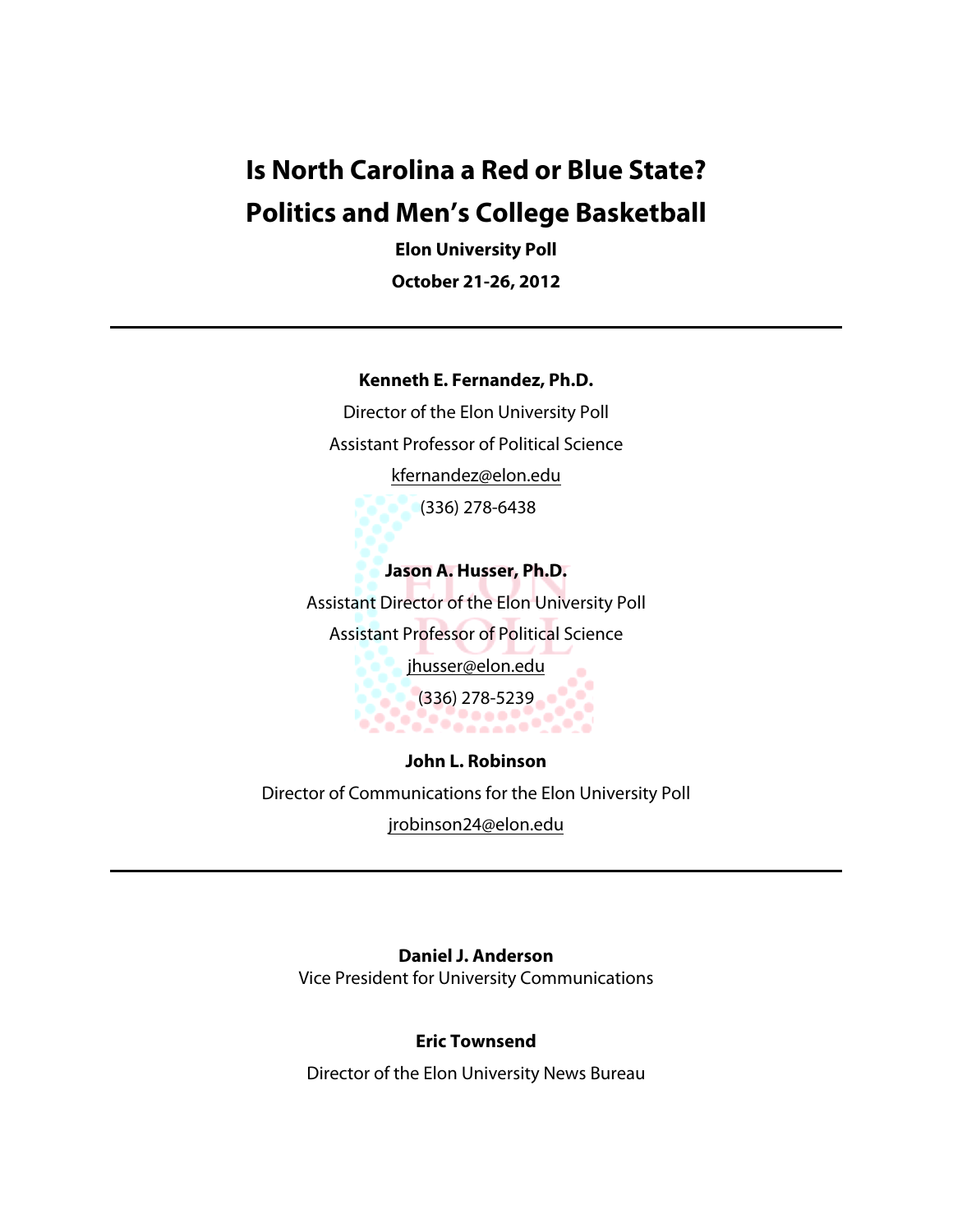

The Elon University Poll conducted a landline and cell phone survey from October 21-26, 2012. The survey consisted of a random sample of 1,238 likely voters. In addition to asking a variety of political and demographic questions, the Elon University Poll also asked residents to name their favorite North Carolina men's college basketball team. The survey found that 36% of likely voters consider the University of North Carolina at Chapel Hill their favorite team, followed by Duke with 18% of the sample, and 15% stating support for North Carolina State University.

Basketball fans who support the "red" N.C. State Wolfpack also tend to support the "red" Republicans in politics. Among N.C. State likely voters, Republican Mitt Romney holds a 29 point advantage over Barack Obama. "Carolina blue" UNC Tar Heel fans support the "blue" Democratic incumbent President Barack Obama by a 53-41 percent margin. Duke fans were fairly split (47-45 with an edge to Obama) and any difference in support is within the subsample's +/- 6.7% margin of error. In the statewide gubernatorial contest, Pat McCrory, the former Mayor of Charlotte, seems to have fans from all three camps. Duke, Chapel Hill and N.C. State supporters all lean toward the Republican candidate over his Democratic opponent, current Lt. Gov. Walter Dalton. N.C. State fans lead with 63% saying they have voted for or plan to vote for McCrory.

This light-hearted question was asked for a few reasons. First, North Carolina has often been referred to as the "Basketball Capital of the World." Basketball is arguably a highly salient issue in the state and there may even be wider interest in the sport than in presidential politics. Ending a survey with a question that asks about the economy or about a respondent's race, ideology, age or income can also be a bit awkward. Even our student interviewers begin to feel the burden of asking over a thousand respondents about their employment status and other personal information. We have found that ending on a lighter note can make the survey more enjoyable for both respondent and interviewer.

#### **-Dr. Kenneth E. Fernandez and Dr. Jason A. Husser**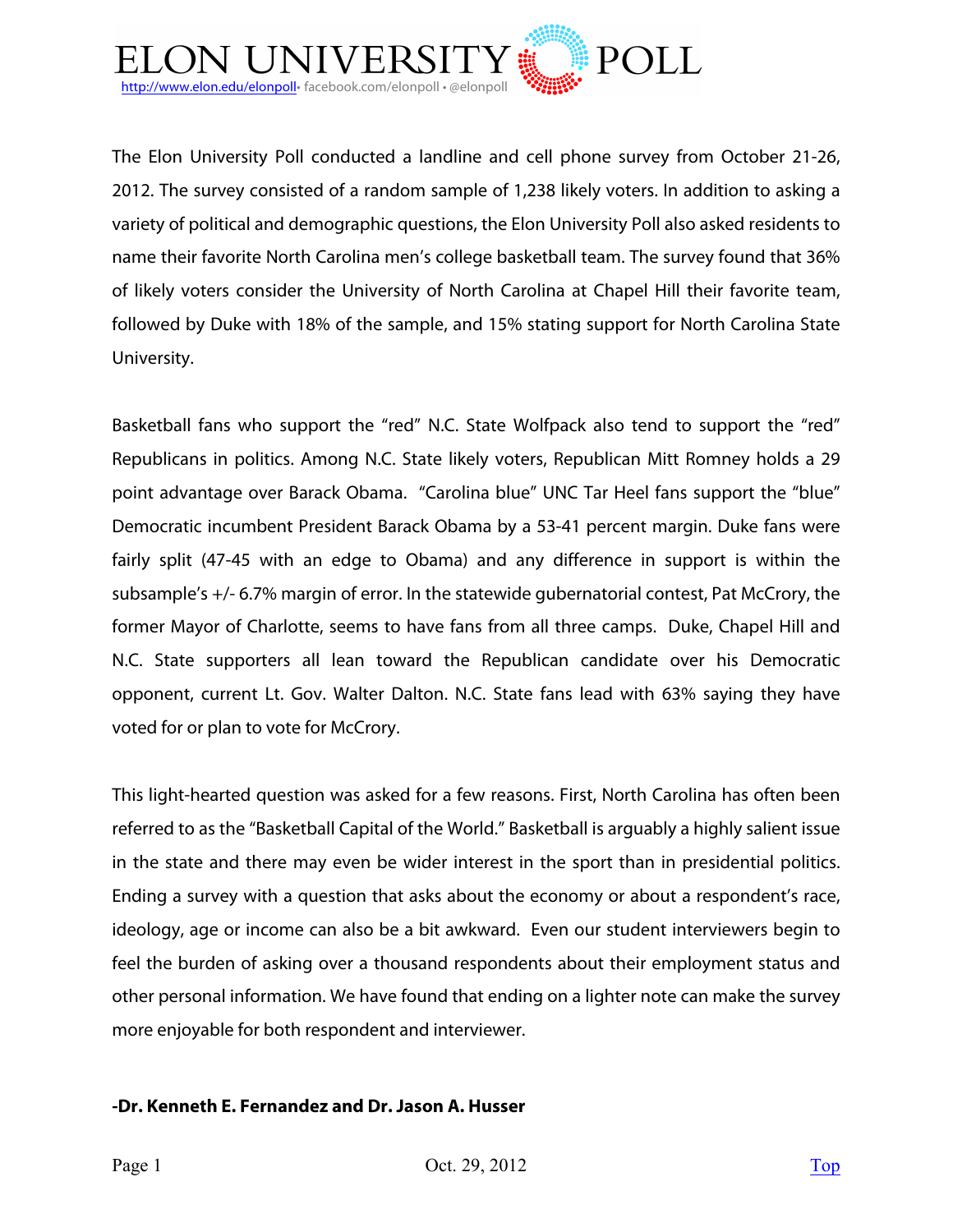

## **Basic Methodological Information**

| Mode:                           | Live Interviewer RDD Telephone Interviews                      |  |
|---------------------------------|----------------------------------------------------------------|--|
|                                 | (Dual Frame: Cell Phone and Landlines)                         |  |
| Sample Area:                    | North Carolina                                                 |  |
| Dates in the field:             | October 21 - October 26, 2012                                  |  |
| Sample Size (Likely Voters)     | 1,238                                                          |  |
| Margin of Error (Likely Voters) | $+2.79$                                                        |  |
| Confidence Level                | 95%                                                            |  |
| <b>Weighting Variables</b>      | Age, Race, Gender, Phone Ownership, and<br><b>Early Voting</b> |  |

Question: To end on a lighter note, what is your favorite North Carolina Men's College Team?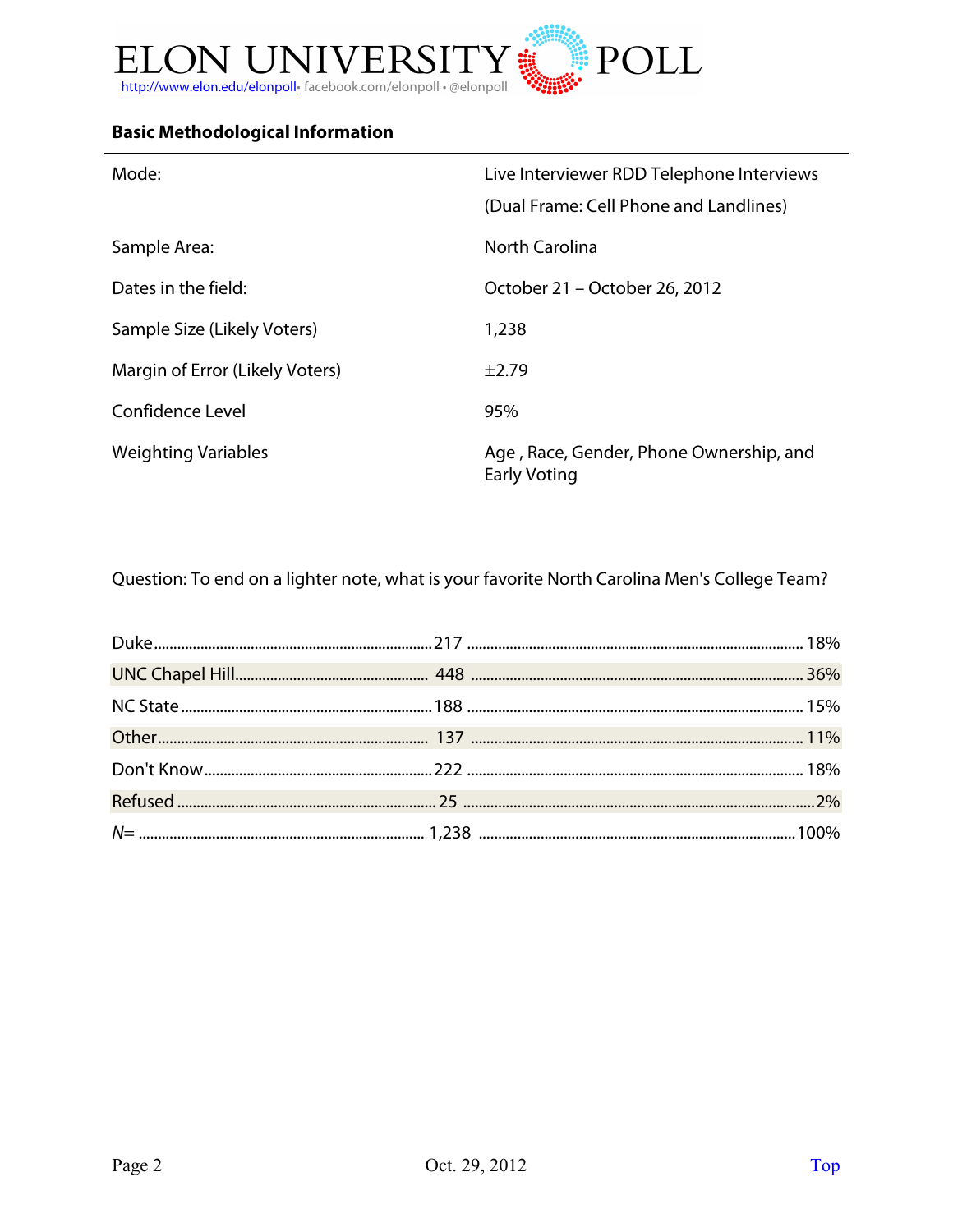

## **Table 1: Basketball and Presidential Voting**

|                          | <b>Favorite NC Men's College Basketball Team</b> |                    |                 |
|--------------------------|--------------------------------------------------|--------------------|-----------------|
|                          | Duke                                             | <b>Chapel Hill</b> | <b>NC State</b> |
| <b>Presidential Vote</b> | $\frac{0}{0}$                                    | %                  | $\frac{0}{0}$   |
| <b>Barack Obama</b>      | 47                                               | 53                 | 30              |
| <b>Mitt Romney</b>       | 45                                               | 41                 | 59              |
| Neither/Don't Know       | 8                                                | 6                  | 10              |
| <b>Total</b>             | 100                                              | 100                | 100             |
|                          | $+/- 6.7$                                        | $+/- 4.6$          | $+/- 7.1$       |

### **Table 2: Basketball and Gubernatorial Voting**

| <b>Favorite NC Men's College Basketball Team</b> |           |                    |                 |  |  |  |
|--------------------------------------------------|-----------|--------------------|-----------------|--|--|--|
|                                                  | Duke      | <b>Chapel Hill</b> | <b>NC State</b> |  |  |  |
| <b>Gubernatorial Vote</b>                        | $\%$      | $\%$               | $\frac{0}{0}$   |  |  |  |
| <b>Walter Dalton</b>                             | 43        | 38                 | 29              |  |  |  |
| Pat McCrory                                      | 47        | 52                 | 63              |  |  |  |
| Neither / Don't Know                             | 10        | 10                 | 7               |  |  |  |
| <b>Total</b>                                     | 100       | 100                | 100             |  |  |  |
|                                                  | $+/- 6.7$ | $+/- 4.6$          | $+/- 7.1$       |  |  |  |